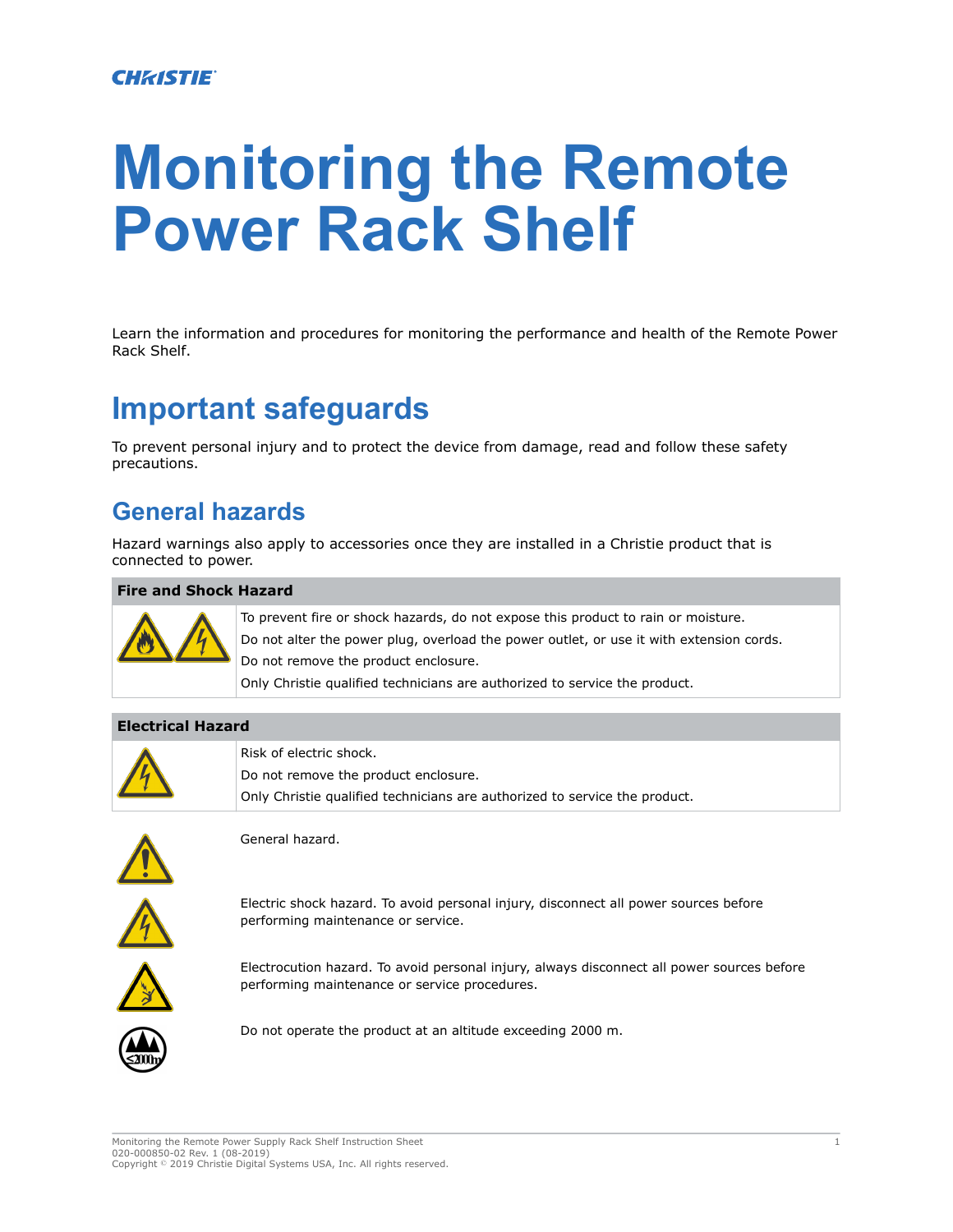### <span id="page-1-0"></span>**General safety warnings**

**Warning!** If not avoided, the following could result in death or serious injury.

- Only Christie qualified technicians are permitted to open product enclosures.
- This product must be installed within a restricted access location not accessible by the general public.
- SHOCK HAZARD! Disconnect the product from AC before installing, moving, servicing, cleaning, removing components, or opening any enclosure.
- A minimum of two people or appropriately rated lift equipment is required to safely lift, install, or move the product.
- A certified electrician must be present during installation to ensure the installation meets the local electrical code.
- Install the product near an easily accessible AC receptacle.
- Hazardous voltages are present at power system inputs. The DC output, though not dangerous in voltage, has a high short-circuit current capacity that may cause severe burns and electrical arcing.
- SHOCK HAZARD! Power supply uses double pole/neutral fusing.
- Fuses are present in active and neutral lines.
	- F1—Rated 15 A, 250 VAC
	- F2—Rated 15 A, 250 VAC
- Before working with live power systems, remove all metallic jewelry (such as watches, rings, metal rimmed glasses, or necklaces) and wear safety glasses with side shields at all times during the installation.
- Motors and fans may start without warning.
- Use insulated hand tools while working on live power systems.

# **Logging in to the Remote Power Supply Rack Shelf web interface**

To make changes to the Remote Power Supply Rack Shelf, use Internet Explorer.

- 1. Connect a computer to the Remote Power Supply Rack Shelf with a network crossover cable.
- 2. To access the web interface, in the Control Panel, change the IP address and subnet mask of the computer to be on the same subnet as the Remote Power Supply Rack Shelf.

If the IP address and subnet mask on the Remote Power Supply Rack Shelf have not been changed from the default, use the following values on the computer:

- IP address: 10.10.10.202
- Subnet mask: 255.255.255.0
- 3. Turn off any browser pop-up blockers.
- 4. In the browser address bar, type the IP address of the Remote Power Supply Rack Shelf device.

The default IP address is 10.10.10.201.

If you have changed the IP address of the Remote Power Supply Rack Shelf, the IP address and subnet mask of the computer must also be changed.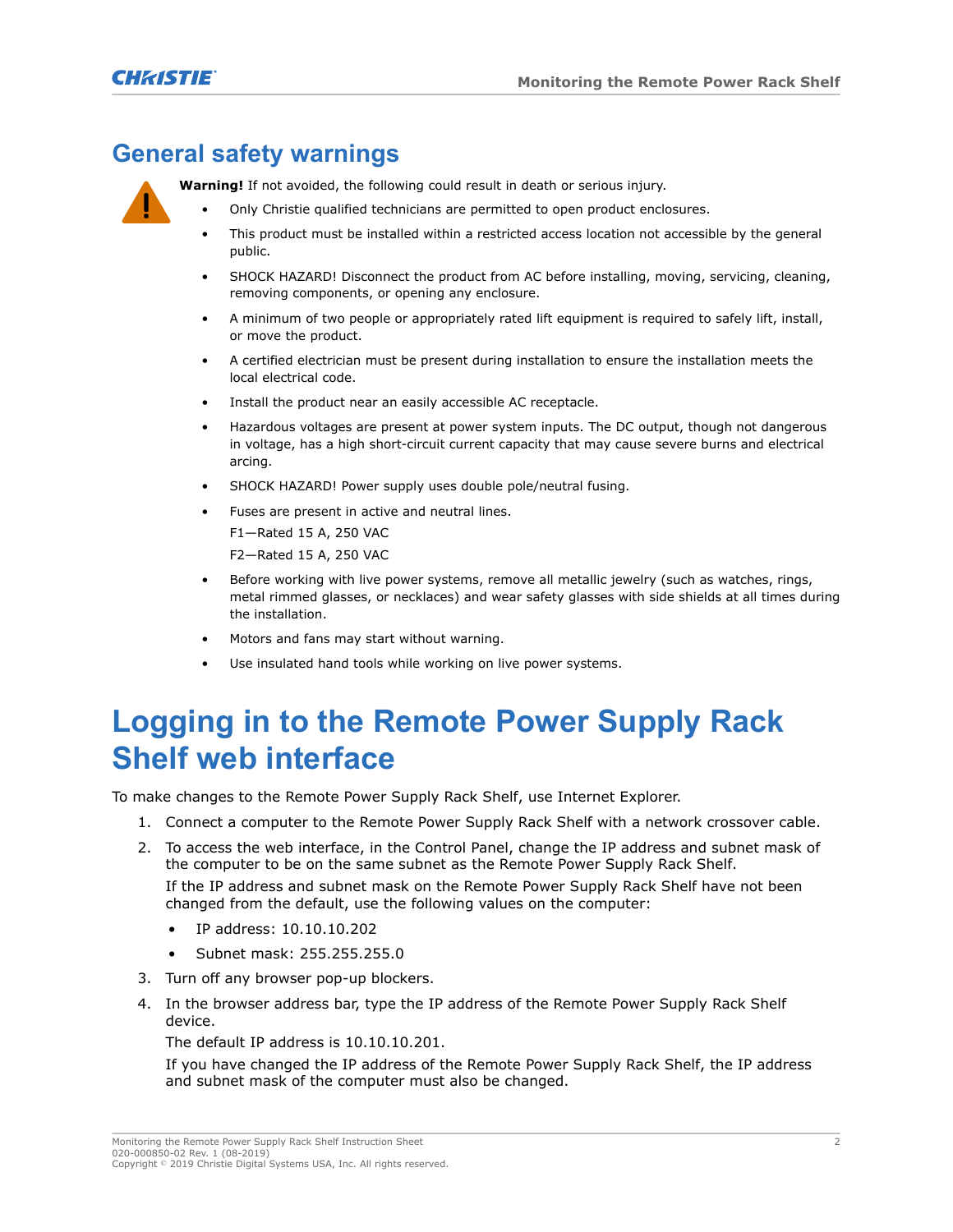

The IP address for the web interface is one digit higher than the IP address of the device. For example, when the IP address of the device is 10.10.10.201, the address of the web interface is 10.10.10.202.

- 5. If prompted, run the MSXML add-on.
- 6. Log in to the Remote Power Supply Rack Shelf with your username and password. The default username is **Admin**, and the default password is **1234**.

#### **Changing the time on the Remote Power Supply Rack Shelf**

Configure the time on the Remote Power Supply Rack Shelf.

The date and time is a dynamic field, and as changes are made to the values on the screen the internal values are also changed. An event is added to the event log detailing the changes made.

- 1. Log in to the Remote Power Supply Rack Shelf web interface.
- 2. Select **Controller** > **Date and Time**.
- 3. Set the date and time for the Remote Power Supply Rack Shelf.
	- Manually enter the date and time for the Remote Power Supply Rack Shelf to use.
	- Automatically retrieve the date and time from a server.
		- a. Select **Enable SNTP Service**.
		- b. Type the IP address of the SNTP source.
		- c. In the **Time Zone Adjustment** field, select the time zone adjustment for the location of the Remote Power Supply Rack Shelf.
- 4. Click **Save**.
- 5. If the time is set by an SNTP service, click **Get Time Now**.

#### **Setting the temperature units**

Change the units used when reporting the temperature.

- 1. Log in to the Remote Power Supply Rack Shelf web interface.
- 2. Select **Controller** > **Temperature Units**.
- 3. Select whether the display units are Celsius or Fahrenheit.
- 4. Click **Save**.

#### **Changing the voltage of the rectifiers**

Change the output voltage to the preferred voltage.

- 1. *[Log in to the Remote Power Supply Rack Shelf web interface](#page-1-0)* (on page 2).
- 2. Select **Rectifiers** > **Configure Rectifiers**.
- 3. Change the Float Voltage field to the preferred voltage.
- 4. Ensure the Safe Voltage and Over Voltage Protection (OVP) fields are set properly for the new voltage.

Christie recommends the following settings:

• Float voltage: 54 VDC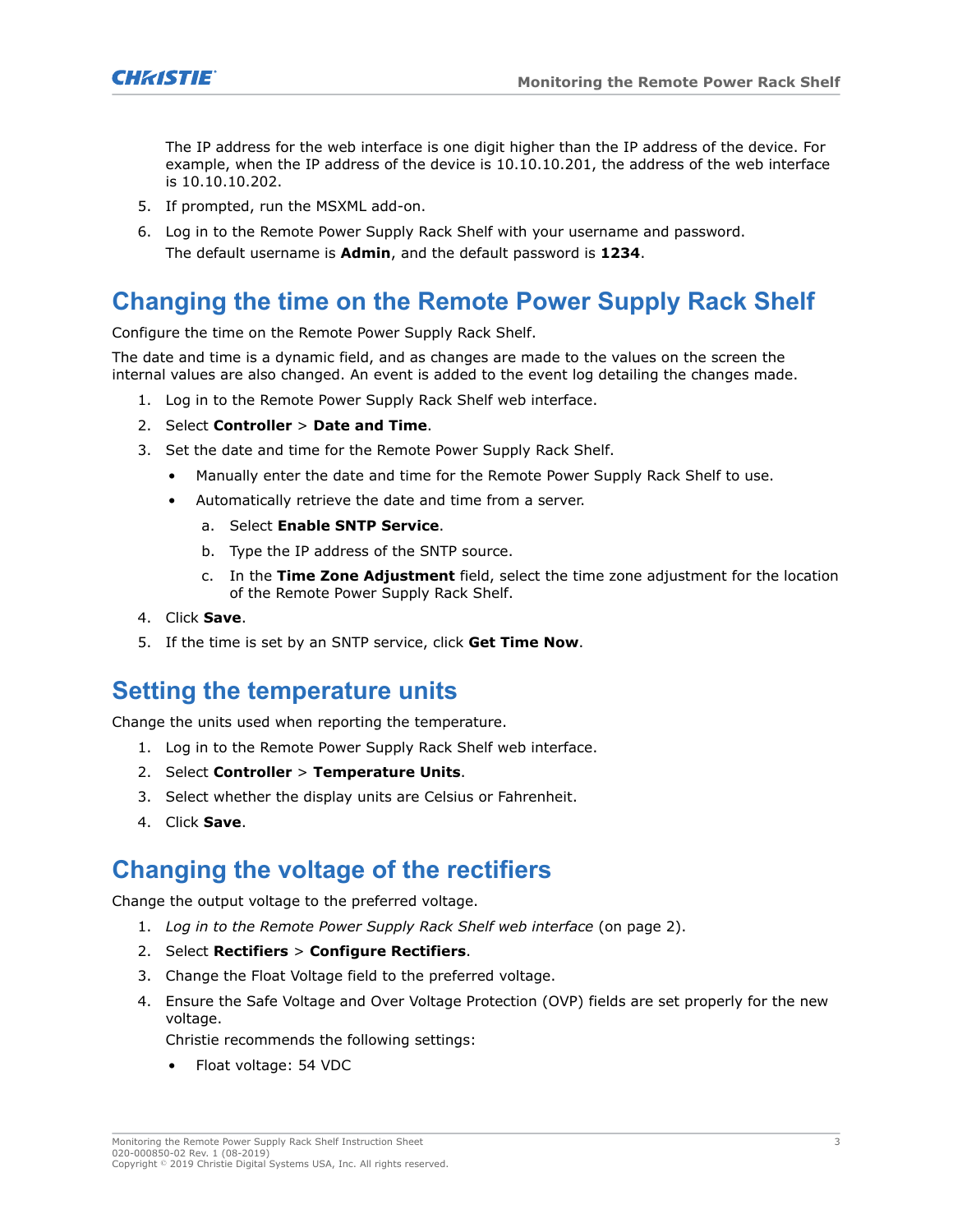

- Equalize voltage: 55 VDC
- Safe voltage: 54 VDC
- OVP: 59 VDC
- HVA: 55.5 VDC
- 5. Click **Submit Changes**.

# **Viewing the status of the Remote Power Rack Shelf**

For a detailed report of the system, review the parameters on the View Live Status page.

- 1. *[Log in to the Remote Power Rack Shelf web interface](#page-1-0)* (on page 2).
- 2. To view the current status of the Remote Power Rack Shelf, select **System** > **View Live Status**.

Additional live status information is available in the sub-menus for the other areas of the interface.

# **Viewing log files**

Use the log files to help identify and correct issues with the Remote Power Rack Shelf.

- 1. *[Log in to the Remote Power Rack Shelf web interface](#page-1-0)* (on page 2).
- 2. Select **Logs and Files** > **Retrieve Logs**.
- 3. Click the log type to view.
- 4. To save the log file, click **Save**.
- 5. Type a file name for the saved log file, and select where the file will be saved. The log files are saved in CSV format.

# **Configuring global alarm settings**

Configure the alarm parameters that are applicable to all alarms.

- 1. *[Log in to the Remote Power Rack Shelf web interface](#page-1-0)* (on page 2).
- 2. Select **Alarms** > **Global Alarm Configuration**.
- 3. Set the alarm hysteresis.
	- **Voltage Hysteresis**—The voltage range where the alarm can clear or activate. For example, if the low voltage alarm activates at 43.00 V, having a voltage hysteresis of 0.50 V means it clears when the voltage reaches 43.50 V. This applies only to Voltage Alarms (7.5.5.2).
	- **Time Hysteresis**—The amount of time in seconds that the condition has to be true before the alarm is activated. In the example above, if the value of time hysteresis is 5 seconds, the voltage must be below 43.00 V for at least 5 seconds before the alarm is activated. Similarly, to clear the alarm, the voltage must be above 43.50 V for 5 seconds.
- 4. Select the alarm tone.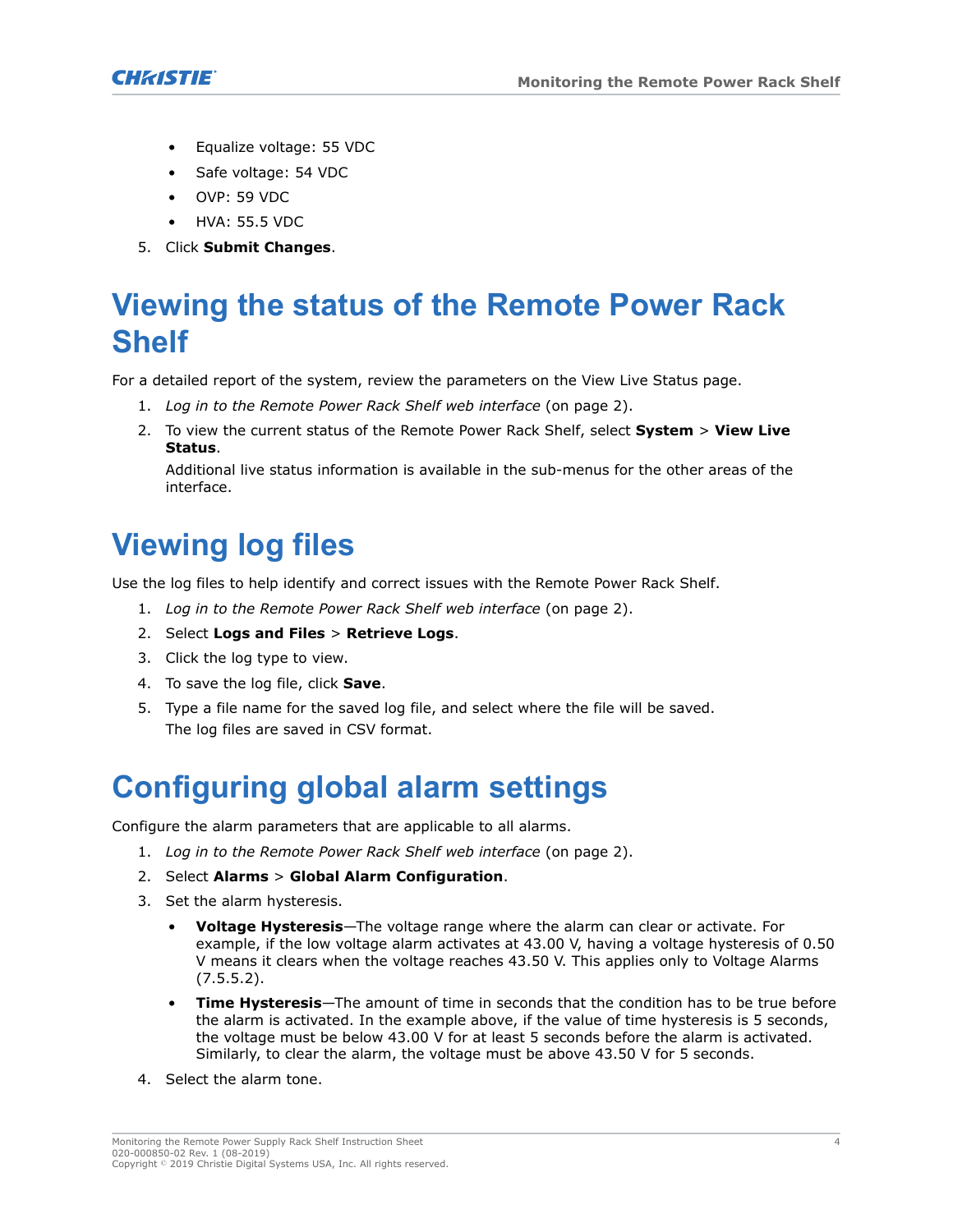

- 5. To set the duration that alarms remain cutoff when the alarm cutoff (ALCO) is activated, select **Enable ALCO Duration** and specify the number of minutes for the cutoff.
- 6. To disable the audible alerts for alarms with the alarm cutoff enabled, select **Silence Buzzer**.
- 7. To revert the relay status to the normal state by activating the alarm cutoff, select **Revert Relays**.
- 8. To stop sending email when alerts are triggered, select **Stop Sending Email**.
- 9. To stop sending SNMP traps with cutoff alarms when alerts are triggered, select **Stop Sending SNMP Traps**.

New alarms triggered after the alarm cutoff is activated will send SNMP traps.

10. Click **Next**.

# **Identifying where alarm and trap messages are sent**

Configure the email address and SNMP trap destination where alarms are recorded.

Find Christie SNMP information and MIBs at *www.christiedigital.com/SNMP*.

- 1. *[Log in to the Remote Power Rack Shelf web interface](#page-1-0)* (on page 2).
- 2. Select **Communications** > **Event Notification Destination**.
- 3. Click **Add New Destination**.
- 4. Type a name for the destination.
- 5. Select whether the notification should be sent through email or recorded in the SNMP trap.
- 6. (Optional) To configure the SNMP trap destination, select the connection type.
	- Select **Broadcast** if the Remote Power Rack Shelf is located in the same segment as the network management station (NMS). An IP Address is not required. Broadcast cannot be used as master.
	- Select **IP Address** if the value is known for NMS. This is the recommended setup selection for SNMP destination configuration.
	- Select **Host Name** if the NMS has a fully qualified domain name that can be resolved by a DNS server.
- 7. (Optional) Configure the SMTP setting for email communication.
	- a) Type the SMTP IP address.
	- b) In the **From Address** field, type the email address the notification email will be sent from.
	- c) In the **To Address** field, type the email address of the group who will receive the notification email.

Creating a distribution mailing list for SNMP alerts means that changes to the people receiving the emails does not require a change to the Remote Power Rack Shelf configuration.

- 8. Click **Next**.
- 9. Select the connection type **Dedicated Connection**.
- 10. Enter the network login credentials.
- 11. Click **Finish**.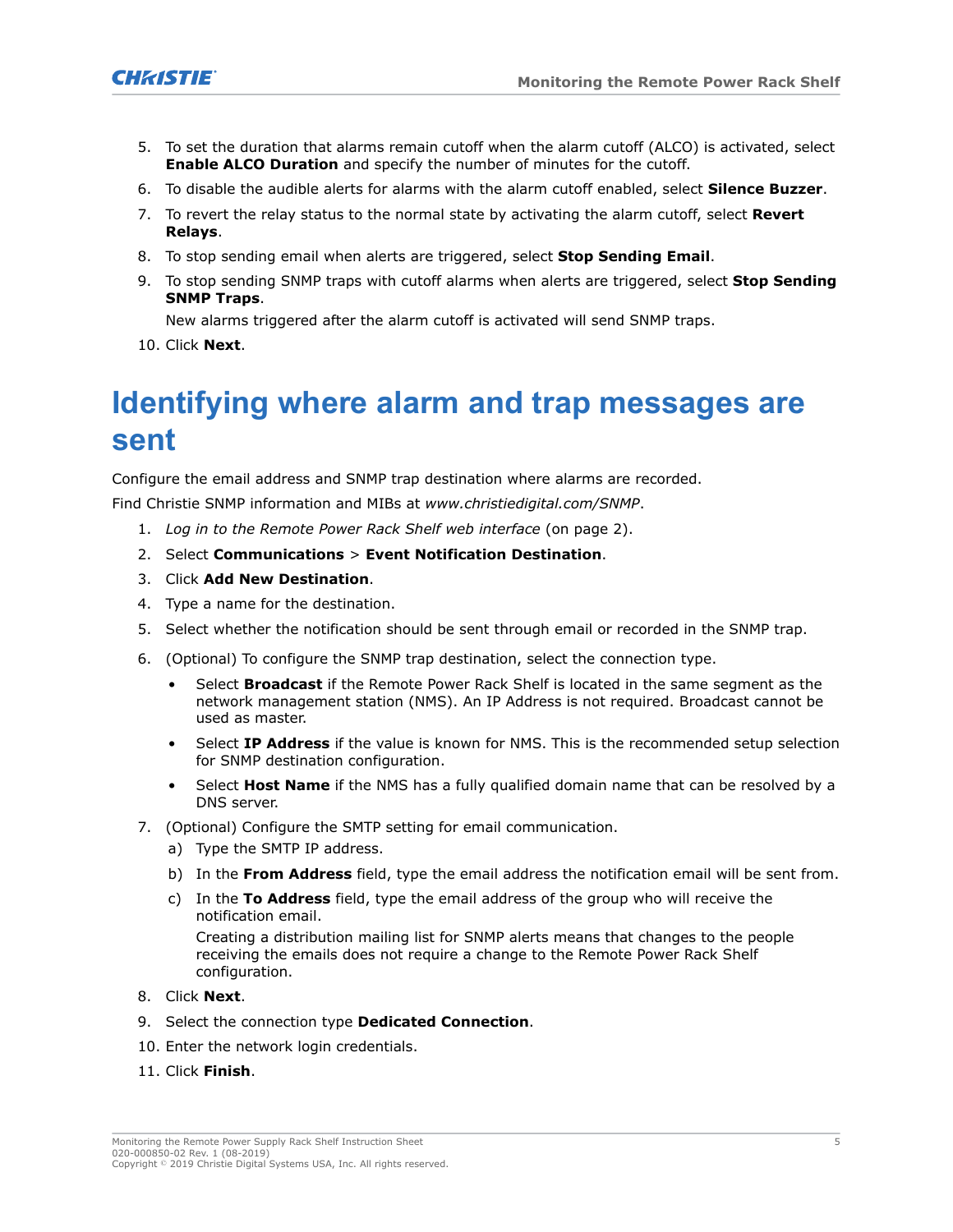

12. Select **Enable**.

# **Configuring alarms**

Set the criteria that triggers an alarm, and the action to be taken when the alarm is triggered.

- 1. *[Log in to the Remote Power Rack Shelf web interface](#page-1-0)* (on page 2).
- 2. Select **Alarms** > **Configure Alarms**.
- 3. Select the type of alarms to configure.
- 4. For the alarm, in the **Activation Value** column, set the value that triggers the alarm.
- 5. To activate the alarm, select **Enable**.
- 6. Set the priority of the alarm.
	- **Minor**—Alarm conditions of a less serious nature or not an immediate threat to service.
	- **Major**—Alarm conditions that are serious or an immediate threat to service.
- 7. To receive email when an alarm is triggered, select the checkbox.
- 8. To have the alarm recorded in the SNMP trap, select the checkbox and specify the severity of the alarm.

# **Alarms**

Remote Power Rack Shelf alarms can be set to identify issues with temperature, voltage, and digital input channels.

For an at-a-glance view of the Remote Power Rack Shelf, review the status LEDs on the front of the device. Only one LED is illuminated at a time during alarm conditions.

- Green–OK, no alarms present.
- Yellow–Minor alarm is present (no major alarms).
- Red–Major alarm is present.

### **Rectifier alarms**

| <b>Alarm</b>               | <b>Description</b>                                                                                                                                                                                                                         |
|----------------------------|--------------------------------------------------------------------------------------------------------------------------------------------------------------------------------------------------------------------------------------------|
| Rectifier Fail             | Sets an alarm condition for an actual rectifier failure. The activation value is<br>factory set.                                                                                                                                           |
| Rectifier Minor            | Sets an alarm condition for a minor rectifier failure; i.e., an alarm condition<br>detected in a rectifier, but one that is not considered an immediate threat to<br>the operation of that rectifier. The activation value is factory set. |
| Rectifier Major Fail Count | Sets the total number of rectifier fail alarms that trigger the rectifier major<br>alarm. The activation value must be greater than or equal to the number<br>entered for the minor rectifier fail count alarm.                            |
| Rectifier Minor Fail Count | Sets the total number of rectifier fail alarms that trigger the rectifier minor<br>alarm. The activation value must be less than or equal to the number entered<br>for the major rectifier fail count alarm.                               |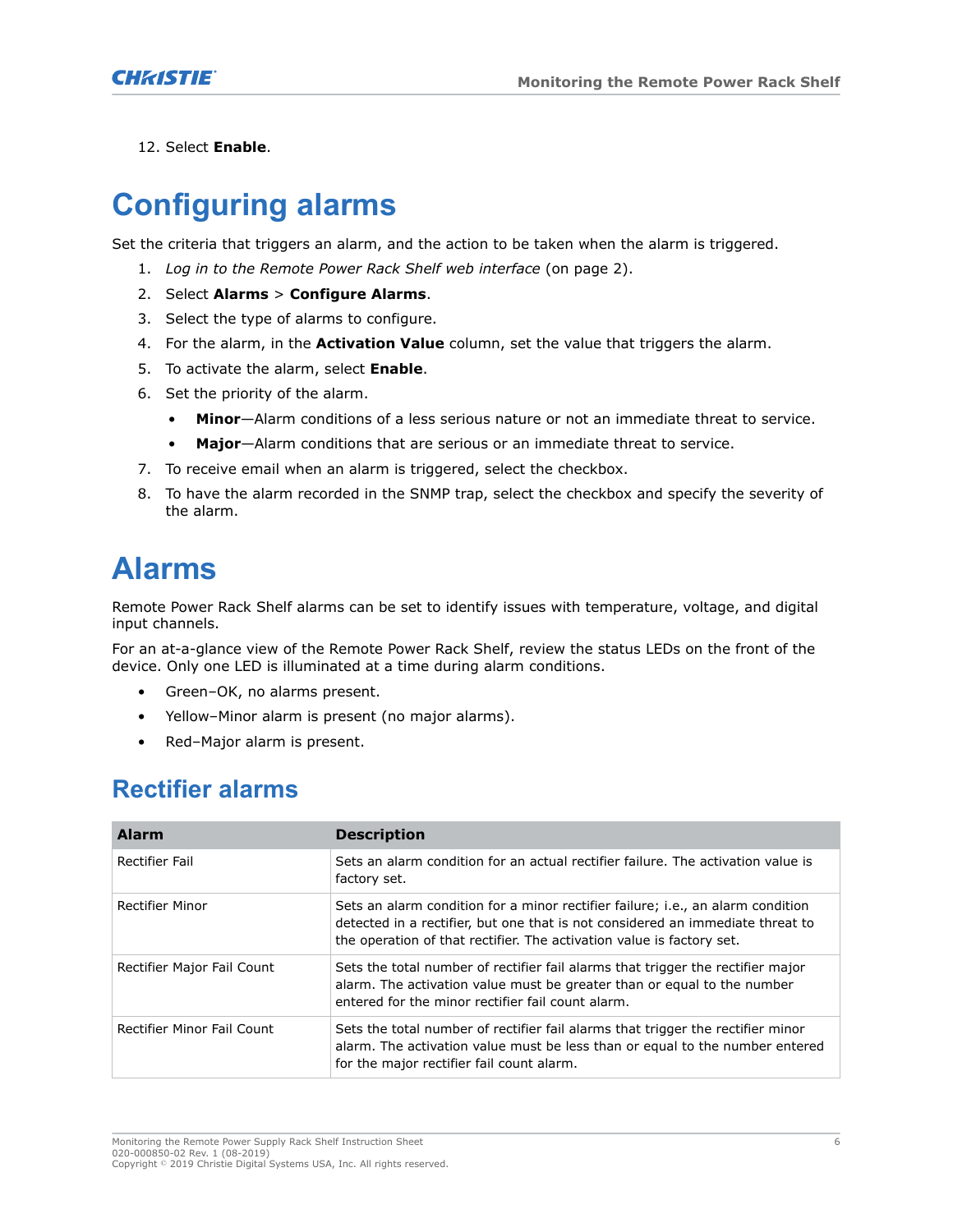

| <b>Alarm</b>                               | <b>Description</b>                                                                                                                                                                                                                                                                                               |
|--------------------------------------------|------------------------------------------------------------------------------------------------------------------------------------------------------------------------------------------------------------------------------------------------------------------------------------------------------------------|
| Out of Tolerance                           | Sets an alarm condition when a rectifier out of tolerance is detected. The<br>activation value is factory set.                                                                                                                                                                                                   |
| <b>Rectifier Comms Lost</b>                | Sets an alarm condition when rectifier communications is lost. The activation<br>value is factory set.                                                                                                                                                                                                           |
| Rectifier Equalize Activated               | Sets an alarm condition when a rectifier in EQ mode is detected. The activation<br>value is factory set.                                                                                                                                                                                                         |
| <b>Rectifier AC Mains Fail</b>             | Sets an alarm condition when a rectifier AC mains fail is detected. The<br>activation value is factory set.<br>The activation value for AC Mains Fail detection is determined to be when the<br>number of rectifiers in AC Fail divided by the number of rectifiers acquired is<br>greater than or equal to 90%. |
| Fan Fail Alarm (for Fan Cooled<br>Systems) | Triggers an alarm when a fan fail (speed error or failed fan) condition has<br>occurred in any of the rectifiers in the system.                                                                                                                                                                                  |
|                                            | . The Fan Fail Alarm is true when the CXC receives a Fan Fail or Fan Speed<br>Error alarm from any rectifier.                                                                                                                                                                                                    |
|                                            | • The Fan Fail Alarm is cleared when all Fan Fail and Fan Speed Error alarms<br>are cleared from all the rectifiers.                                                                                                                                                                                             |
|                                            | • Each time that the Fan Fail Alarm goes on/off, the event is logged in the<br>Event History. Since it is a rectifier alarm, up to four rectifiers (up to 12<br>fan fail alarms) that are in alarm are logged.                                                                                                   |
|                                            | The activation value is factory set.                                                                                                                                                                                                                                                                             |
| Power Save                                 | Sets an alarm condition when a rectifier is in Power Save mode. The activation<br>value is factory set. The default activation value is 1.                                                                                                                                                                       |
| Urgent AC Mains Fail                       | Sets a major alarm condition when the Rectifier AC Mains Fail alarm has been<br>active for a period of time; the default activation value is ten (10) minutes.                                                                                                                                                   |

### **Current alarms**

| <b>Alarm</b>      | <b>Description</b>                                                                                                                                                         |
|-------------------|----------------------------------------------------------------------------------------------------------------------------------------------------------------------------|
| Load Current High | Setting for the load current alarm. When the current to the load has exceeded<br>this setting, an alarm is activated and the message <b>LOAD CURRENT HIGH</b><br>displays. |

## **Voltage alarms**

| <b>Alarm</b>        | <b>Description</b>                                                                                                                |
|---------------------|-----------------------------------------------------------------------------------------------------------------------------------|
| AC Mains High       | Activates an alarm when the AC exceeds the input to the power system. The<br>message AC MAINS HIGH displays.                      |
| <b>AC Mains Low</b> | Activates an alarm when the AC input to the power system falls below the<br>specified setting. The message AC MAINS LOW displays. |
| High Voltage [1-2]  | Activates an alarm when the power system DC voltage exceeds the specified<br>value. The message HIGH VOLTAGE 1 (or 2) displays.   |